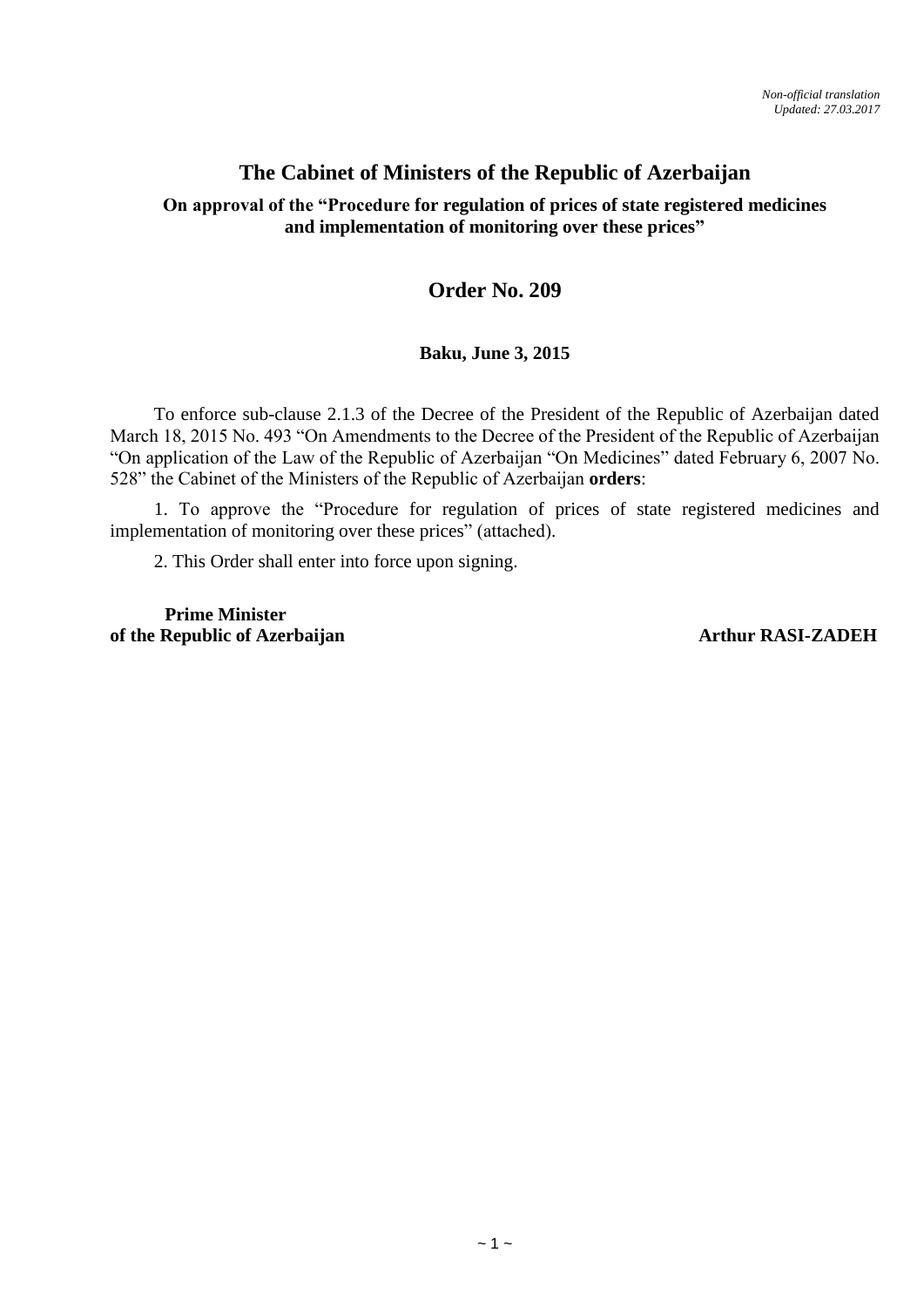*Approved by the Cabinet of Ministers of the Republic of Azerbaijan dated June 3, 2015 No. 209.*

## **PROCEDURE**

# **for regulation of prices of state registered medicines and implementation of monitoring over these prices**

#### **1. General provisions**

1.1. This Procedure has been prepared in accordance with Article 4.6 of the Law of the Republic of Azerbaijan "On Medicines" and lay down the rules for regulation of prices of medicines in the Republic of Azerbaijan and the implementation of monitoring over these prices.

1.2. This Procedure applies to persons referred to in Articles 1.0.10-1.0.12 of the Law of the Republic of Azerbaijan "On Medicines".

1.3. The price of medicines state registered by the Ministry of Health of the Republic of Azerbaijan and included in the "Register of medicines of the Republic of Azerbaijan", are regulated by the Tariff (price) Council of the Republic of Azerbaijan (hereinafter referred to as the "Council").

1.4. Wholesale or retail sale of medicines passed state registration is implemented at prices determined by the Council.

#### **2. Determination of reference prices for medicines**

2.1. Regulation of prices for medicines is based on the reference price. Reference price is a cost of the medicine, inclusive of its specific dosage, trade packaging and its amount in the package based on comparison of official selling prices to the wholesale pharmaceutical companies in different countries.

2.2. Reference pricing method for medicines is determined by the Council in accordance with subclause 2.1.2 approved by the Decree of the President of the Republic of Azerbaijan dated December 26, 2005 No. 341 "Statute on the Tariff (price) Council of the Republic of Azerbaijan".

2.3. Based on the experience of regulation and possibility to access the information sources on the prices of medicines in order to determine reference prices the Council annually determines minimum 5 (five) reference countries. Amendments to the list of reference countries are declared 2 (two) months before.

2.4. Reference countries for the next year are declared by the Council until 31 October of the current year. In the event that new countries will not be announced before the deadline, reference countries of the current year will remain unchanged for the next year.

2.5. If the information provided by medicine manufacturers or their authorized representatives (hereinafter referred to as the "producers"), as well as the sources of information used by the Council Secretariat (hereinafter referred to as the "Secretariat"), do not provide detailed information on the prices of medicines, the service of the organizations specializing on the monitoring of medicine prices is used.

2.6. Information sources used to determine prices of medicines are posted on the official website of the Council.

#### **3. Determination of wholesale and retail prices for medicines**

3.1. Wholesale price for medicine excluding VAT is calculated by appropriate mark-up to the conditional selling price to the domestic wholesale pharmaceutical companies provided in the table to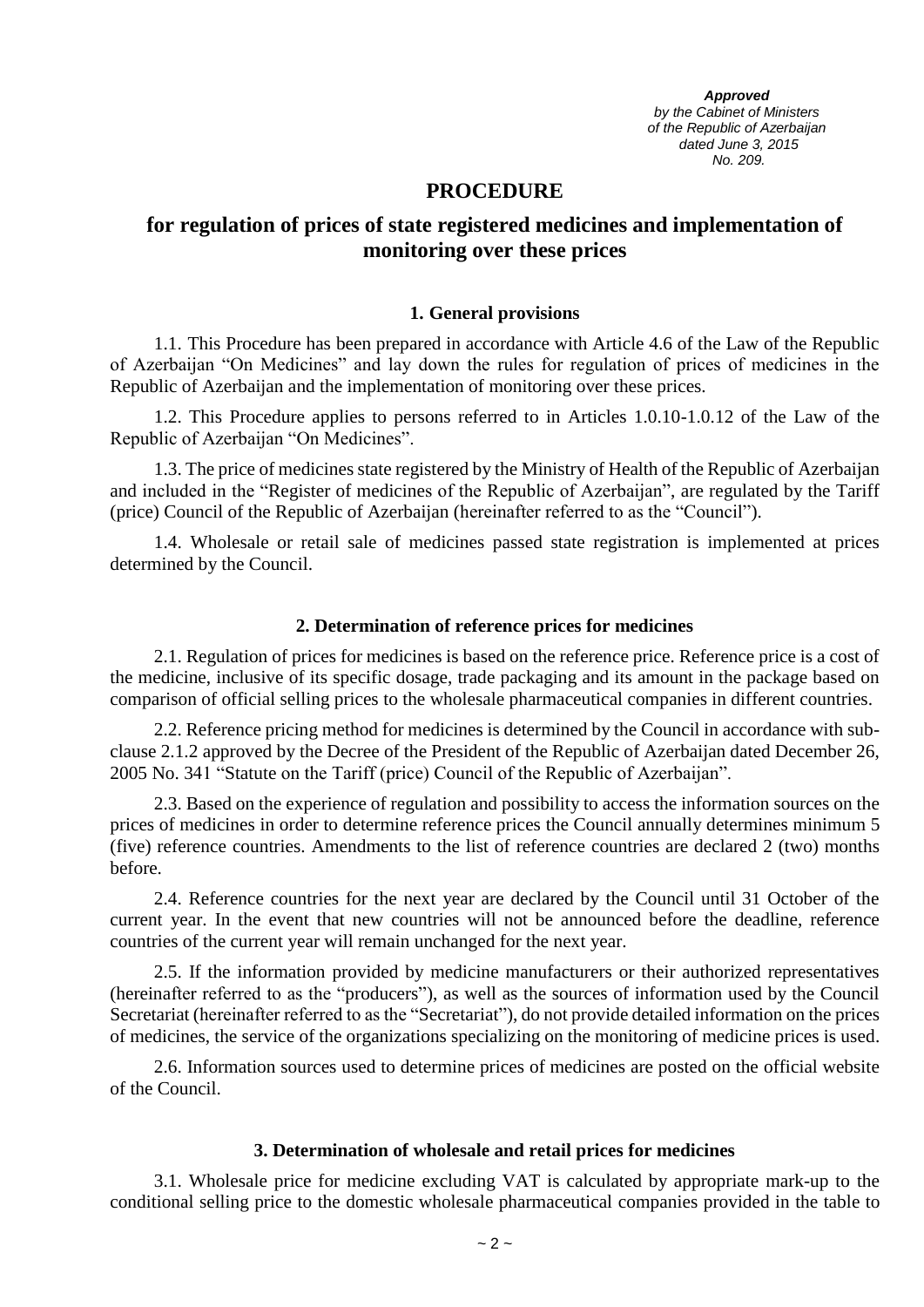clause 3.4 of this Procedure. Conditional selling price of the medicine to the domestic wholesale pharmaceutical companies is a price calculated on the basis of the reference price subject to the official exchange rate of the national currency to the US dollar, the ceiling of "sell" rate set by the Central Bank of the Republic of Azerbaijan on the date determined by the Council for reference as well as to the cost of control mark.

3.2. Retail price for medicine excluding VAT is calculated by appropriate mark-up to the wholesale prices of medicines excluding VAT, provided for pharmacies in the table to clause 3.4 of this Procedure.

3.3. A level of mark-ups for wholesale pharmaceutical companies and pharmacies will determine in the percentage ratio to portions (amount) of the conditional selling price of medicines to the domestic wholesale pharmaceutical companies.

3.4. Mark-ups specified in the table below are applied to determine wholesale and retail prices for medicines:

| <b>Conditional selling price of</b><br>medicines to the domestic<br>wholesale pharmaceutical<br>companies | <b>Mark-up for wholesale</b><br>pharmaceutical companies                                                                                     | <b>Mark-up for pharmacies</b>                                                   |
|-----------------------------------------------------------------------------------------------------------|----------------------------------------------------------------------------------------------------------------------------------------------|---------------------------------------------------------------------------------|
| 1                                                                                                         | $\boldsymbol{2}$                                                                                                                             | 3                                                                               |
| up to 5 manats<br>(5 manats inclusive)                                                                    | 20 percent of the conditional<br>selling price to the wholesale<br>pharmaceutical companies                                                  | 20 percent of the wholesale price                                               |
| between 5-20 manats<br>(20 manats inclusive)                                                              | 1 manat $+17$ percent of the<br>amount of conditional selling price<br>to the wholesale pharmaceutical<br>companies exceeding 5 manats       | 20 percent of the wholesale price                                               |
| between 20-50 manats<br>(50 manats inclusive)                                                             | 3.55 manats $+13$ percent of the<br>amount of conditional selling price<br>to the wholesale pharmaceutical<br>companies exceeding 20 manats  | 20 percent of the wholesale price                                               |
| between 50-100 manats<br>(100 manats inclusive)                                                           | 7.45 manats $+7$ percent of the<br>amount of conditional selling price<br>to the wholesale pharmaceutical<br>companies exceeding 50 manats   | 11.49 manats $+ 13$ percent of the<br>wholesale price exceeding 57.45<br>manats |
| more than 100 manats                                                                                      | 10.95 manats $+3$ percent of the<br>amount of conditional selling price<br>to the wholesale pharmaceutical<br>companies exceeding 100 manats | 18.45 manats $+11$ percent of the<br>wholesale price exceeding 110.95<br>manats |

3.5. Wholesale and retail prices of medicines are approved by the Council including VAT. Retail and wholesale of medicines are carried out by these prices regardless of whether a taxpayer is a payer of VAT or simplified taxes.

## **4. Form of application and terms of consideration of applications**

4.1. Receipt and review of documents to regulate the prices for medicines is implemented by the Secretariat.

4.2. To regulate prices for original and generic medicines the producers apply to the Secretariat with a declaration form established by the Council. The producers shall ensure an accuracy of submitted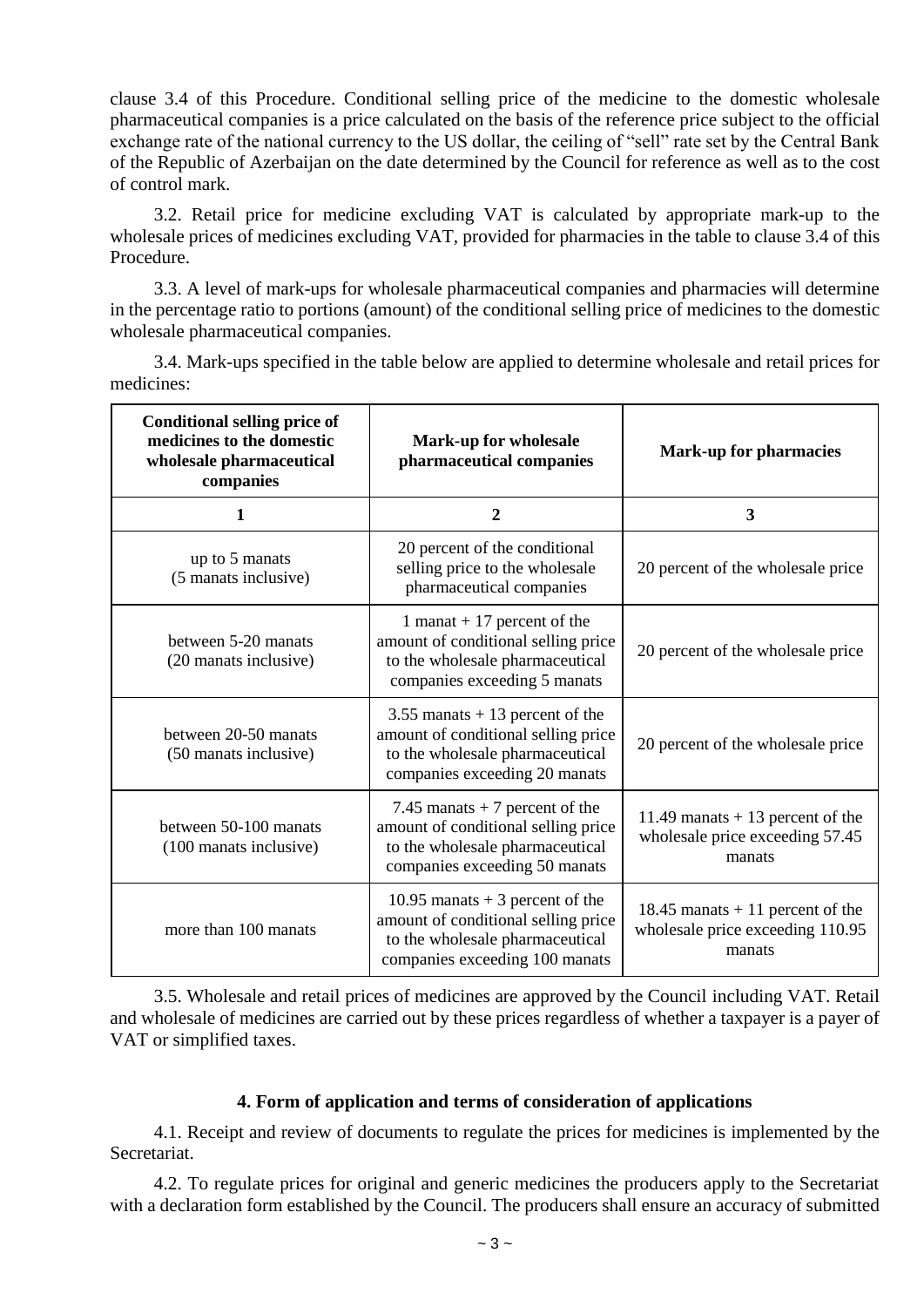data and documents, as well as the transfer of information relating to price reduction in accordance with clause 5.6 of this Procedure to the Secretariat.

4.3. The declaration form is submitted to the Secretariat with the following documents:

4.3.1. copy of the document on the state registration of medicine in the Republic of Azerbaijan (registration certificate);

4.3.2. financial statement for local production medicines approved by auditor;

4.3.3. pricing documentation indicating the lowest selling price to the wholesale pharmaceutical companies in the country where the medicine is manufactured, imported or took a pharmaceutical shape which official translation into Azerbaijani language is certified by the diplomatic missions and consulates of Azerbaijan in these countries;

4.3.4. upon availability of GMP (Good Manufacturing Practice) certificate, a notarized copy of the certificate;

4.3.5. if price for the original medicine is determined for the first time, a notarized copy of the document certifying its originality.

4.4. Regulation of prices for medicine may be rejected in the following cases:

4.4.1. in case of incompleteness of the submitted documents referred to in clause 4.3 of this Procedure;

4.4.2. in case of inaccurate or corrupted data in documents.

4.5. In case of incompleteness of the submitted documents Secretariat will notify the producer of the shortcomings in writing not later than 5 (five) working days.

4.6. The producer is informed in writing of the reasoned refusal to regulate the prices for medicines in accordance with clauses 4.7 and 4.8 of this Procedure.

4.7. Documents of producer first applied for price regulation are reviewed within 30 (thirty) days. This period is calculated from the date of receipt of complete documents submitted for the price regulation.

4.8. Subsequent applications related to regulation of prices for medicines are reviewed within 20 (twenty) days.

4.9. When considering documents by the Secretariat a request is sent to the Ministry of Health of the Republic of Azerbaijan for information about medicines, including information on whether the medicine is original or generic, on medicines that are similar to it by purpose and chemical composition. Information about the medicine is submitted to the Ministry of Health of the Republic of Azerbaijan to the Secretariat within five (5) working days.

4.10. In the absence of grounds for rejection regarding regulation of prices for medicines documents are submitted by the Secretariat to the Council for taking a decision within the period specified in clause 5.2 of this Procedure.

4.11. Council makes an announcement to regulate the prices of medicines. In the event that the producers has not applied for price regulation within the period specified in the announcement of the Council, price regulation is effected by determining reference price along with study based on the data relating reference countries, and countries with open sources of information.

4.12. Upon registration of medicines the producers apply to the Council immediately for prices regulation.

## **5. Regulation of prices for medicines and making changes in these prices**

5.1. Prices are regulated separately for each dose, and trade package of medicine.